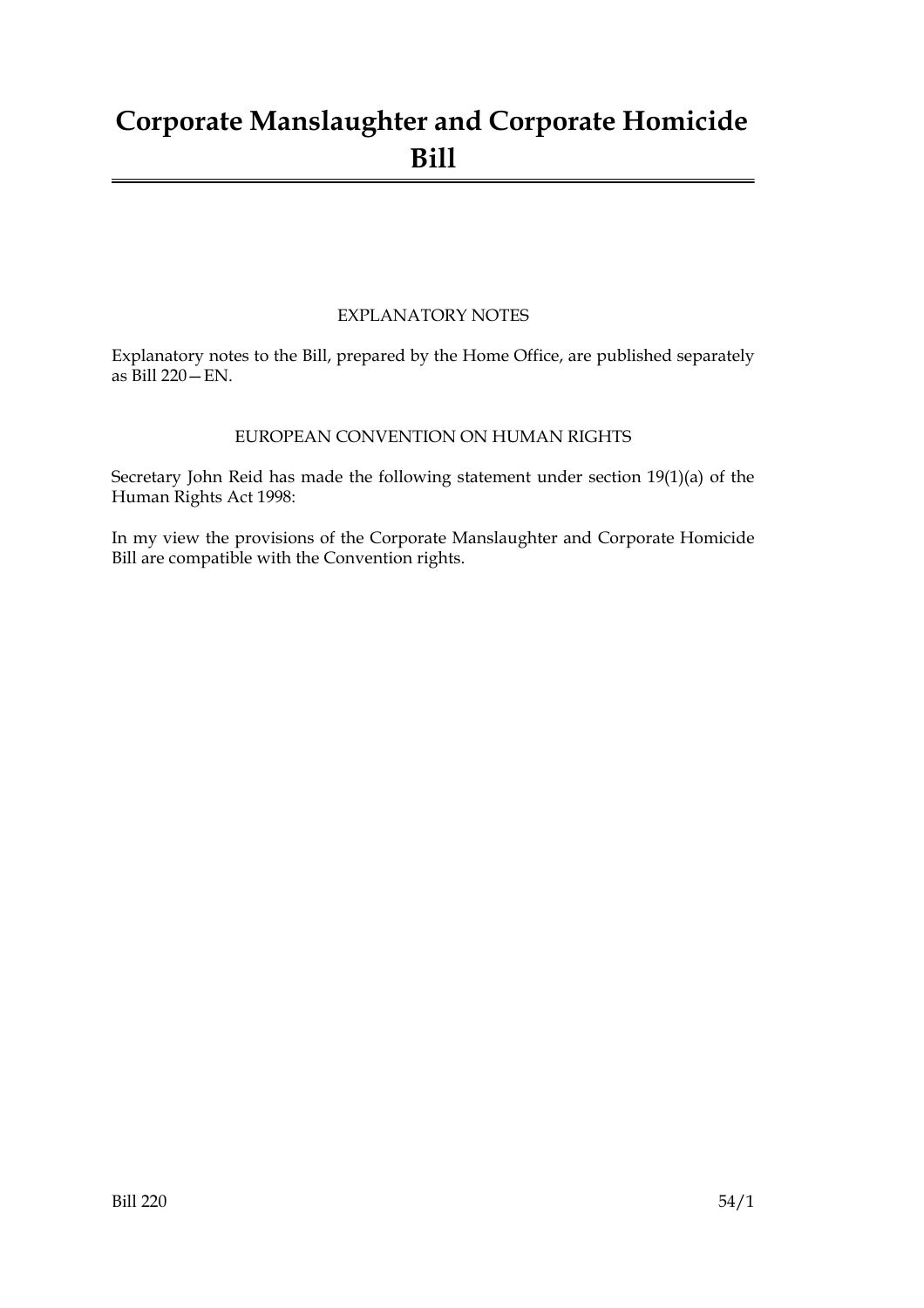## **Corporate Manslaughter and Corporate Homicide Bill**

#### **CONTENTS**

*Corporate manslaughter and corporate homicide*

1 The offence

#### *Senior managers*

2 Meaning of "senior manager"

#### *Relevant duty of care*

- 3 Meaning of "relevant duty of care"
- 4 Public policy decisions, exclusively public functions and statutory inspections
- 5 Military activities
- 6 Policing and law enforcement
- 7 Emergency services
- 8 Child-protection and probation functions

#### *Gross breach*

9 Factors for jury

#### *Remedial orders*

10 Power to order breach etc to be remedied

#### *The Crown etc*

- 11 Application to Crown bodies
- 12 Application to armed forces
- 13 Application to police forces
- 14 Procedure, evidence and sentencing
- 15 Transfer of functions

#### *Miscellaneous*

- 16 DPP's consent required for proceedings
- 17 No individual liability
- 18 Abolition of liability of corporations for manslaughter at common law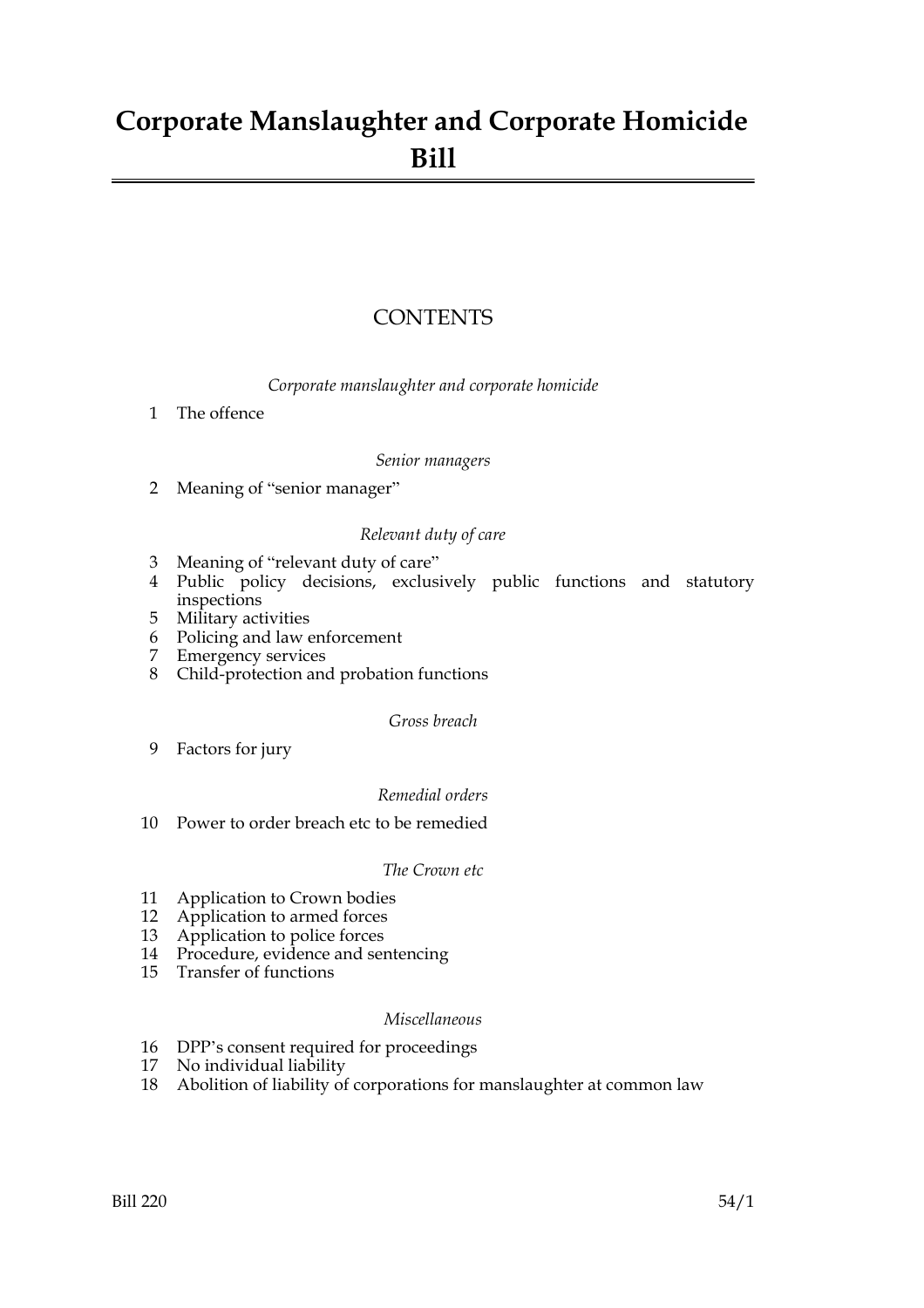#### *General and supplemental*

- 19 Power to amend Schedule 1
- 20 Orders
- 21 Minor and consequential amendments
- 22 Commencement and savings
- 23 Extent and territorial application
- 24 Short title

Schedule 1 — List of government departments etc

Schedule 2 — Minor and consequential amendments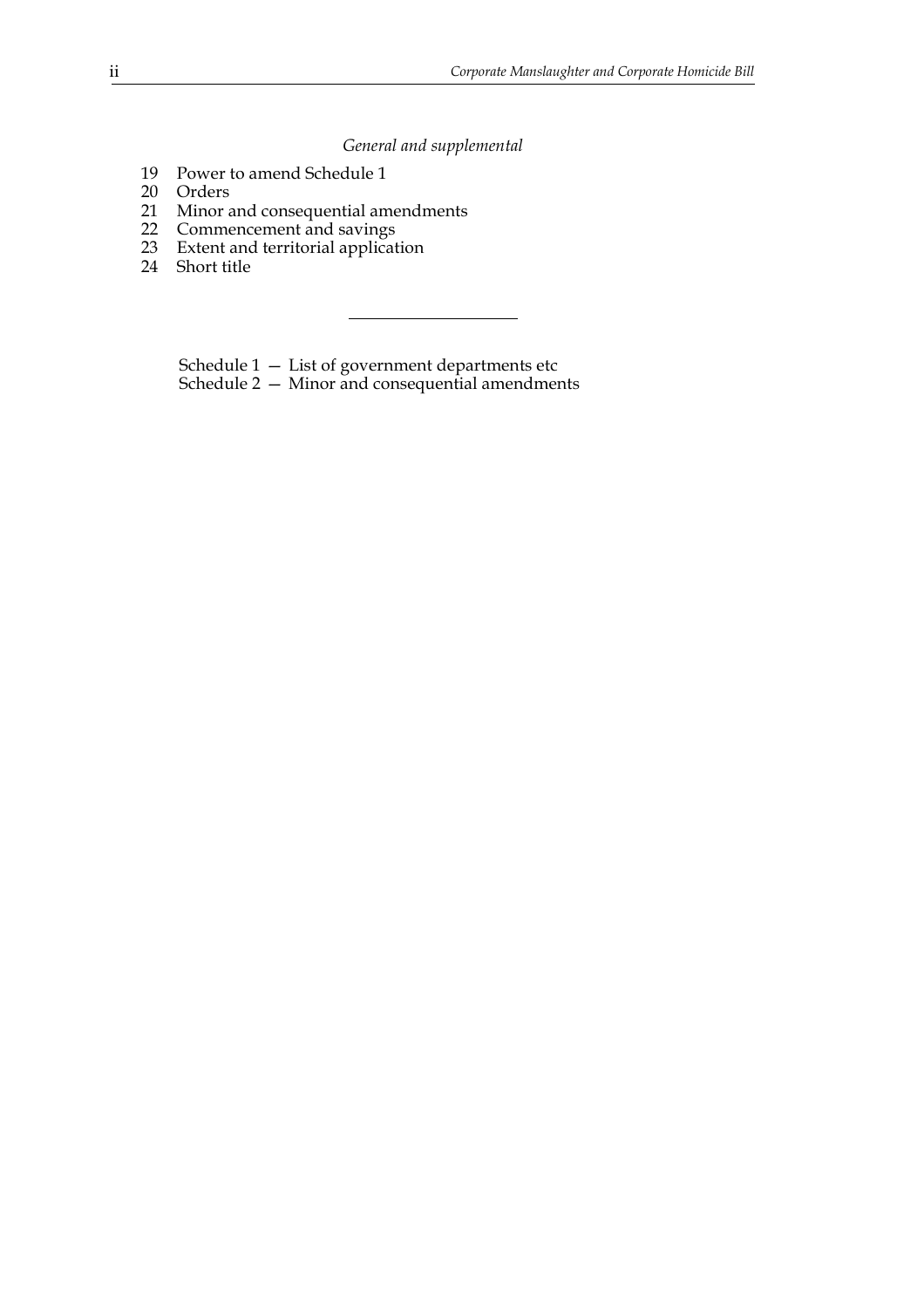A

# **BILL**

TO

Create a new offence that, in England and Wales or Northern Ireland, is to be called corporate manslaughter and, in Scotland, is to be called corporate homicide; and to make provision in connection with that offence.

E IT ENACTED by the Queen's most Excellent Majesty, by and with the advice and consent of the Lords Spiritual and Temporal, and Commons, in this present **B** E IT ENACTED by the Queen's most Excellent Majesty, by and with consent of the Lords Spiritual and Temporal, and Commons, Parliament assembled, and by the authority of the same, as follows:  $-$ 

#### *Corporate manslaughter and corporate homicide*

#### **1 The offence**

- (1) An organisation to which this section applies is guilty of an offence if the way in which any of its activities are managed or organised by its senior managers—
	- (a) causes a person's death, and
	- (b) amounts to a gross breach of a relevant duty of care owed by the organisation to the deceased.

#### (2) The organisations to which this section applies are—

- (a) a corporation;
- (b) a department or other body listed in Schedule 1;
- (c) a police force (as defined in section 13(1)).

In this Act "corporation" does not include a corporation sole but includes any body corporate wherever incorporated.

- (3) For the purposes of this Act—
	- (a) "senior manager" has the meaning given by section 2;
	- (b) "relevant duty of care" has the meaning given by section 3, read with sections 4 to 8;
	- (c) a breach of a duty of care by an organisation is a "gross" breach if the conduct alleged to amount to a breach of that duty falls far below what can reasonably be expected of the organisation in the circumstances.
- (4) The offence under this section is called—
	- (a) corporate manslaughter, in so far as it is an offence under the law of England and Wales or Northern Ireland;

*15*

*20*

*10*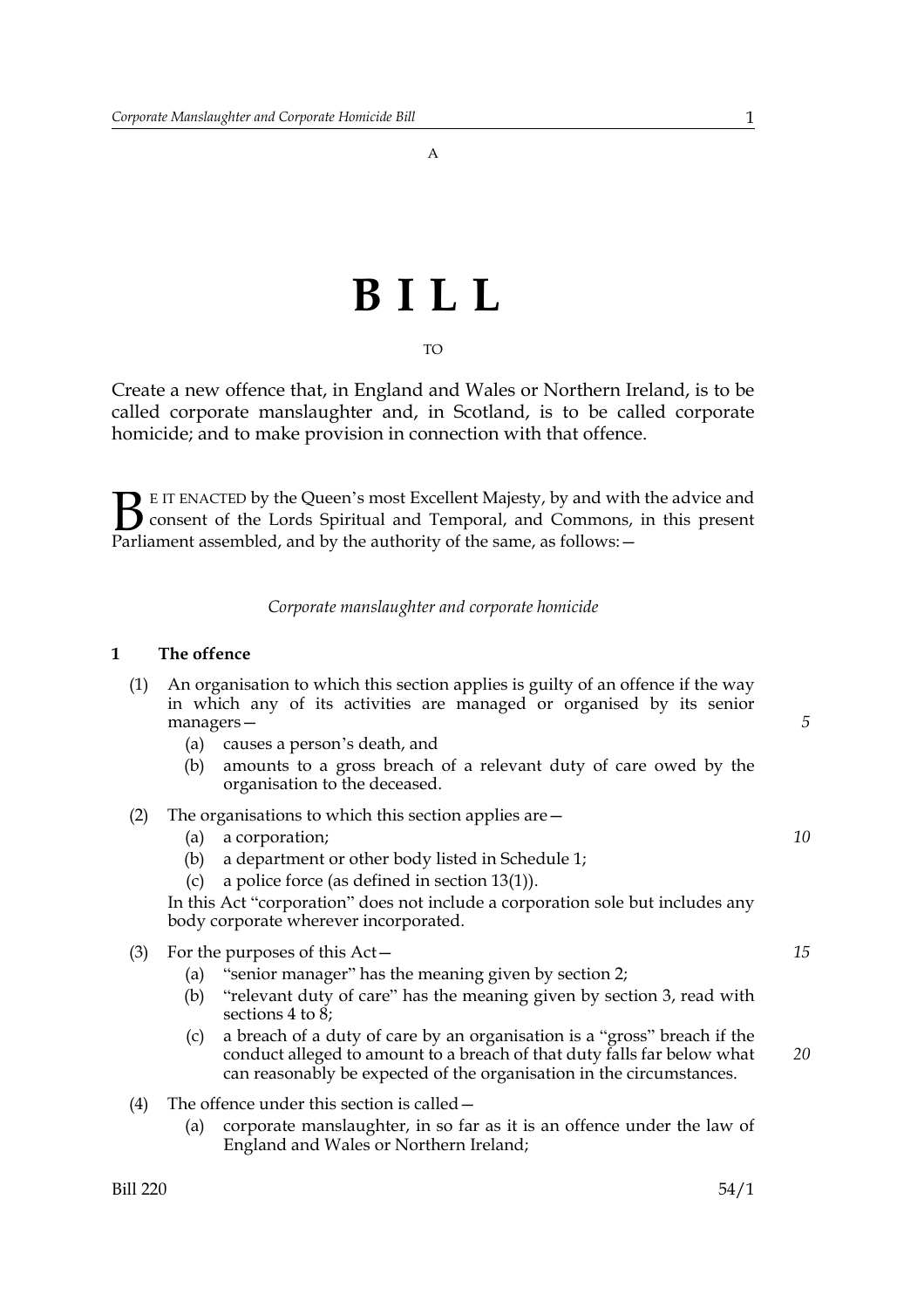- (b) corporate homicide, in so far as it is an offence under the law of Scotland.
- (5) An organisation that is guilty of corporate manslaughter or corporate homicide is liable on conviction on indictment to a fine.
- (6) The offence of corporate homicide is indictable only in the High Court of Justiciary. *5*

#### *Senior managers*

#### **2 Meaning of "senior manager"**

A person is a "senior manager" of an organisation if he plays a significant role in—

- (a) the making of decisions about how the whole or a substantial part of its activities are to be managed or organised, or
- (b) the actual managing or organising of the whole or a substantial part of those activities.

| Relevant duty of care |  |
|-----------------------|--|
|-----------------------|--|

#### **3 Meaning of "relevant duty of care"**

- (1) A "relevant duty of care", in relation to an organisation, means any of the following duties owed by it under the law of negligence—
	- (a) a duty owed to its employees or to other persons working for the organisation or performing services for it;
	- (b) a duty owed as occupier of premises;
	- (c) a duty owed in connection with—
		- (i) the supply by the organisation of goods or services (whether for consideration or not),
		- (ii) the carrying on by the organisation of any construction or maintenance operations, *25*
		- (iii) the carrying on by the organisation of any other activity on a commercial basis, or
		- (iv) the use or keeping by the organisation of any plant, vehicle or other thing.
- (2) Subsection (1) is subject to sections 4 to 8.
- (3) For the purposes of this Act, whether a particular organisation owes a duty of care to a particular individual is a question of law. The judge must make any findings of fact necessary to decide that question.

(4) In this section— "construction or maintenance operations" means operations of any of the following descriptions—

- (a) construction, installation, alteration, extension, improvement, repair, maintenance, decoration, cleaning, demolition or dismantling of—
	- (i) any building or structure,

*35*

*40*

*30*

*10*

*15*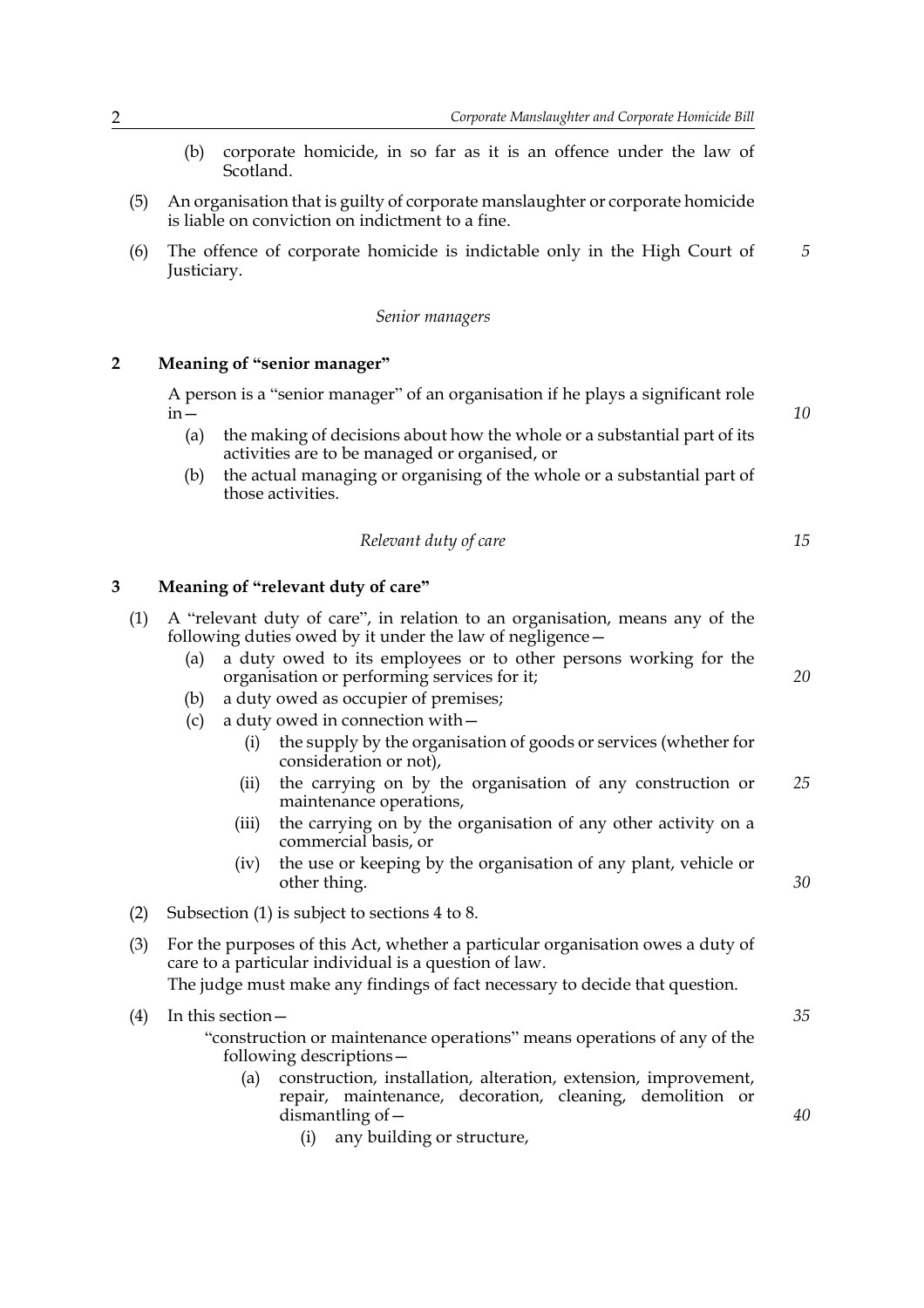- (ii) anything else that forms, or is to form, part of the land, or
- (iii) any plant, vehicle or other thing;
- (b) operations that form an integral part of, or are preparatory to, or are for rendering complete, any operations within paragraph (a);

"the law of negligence" includes—

- (a) in relation to England and Wales, the Occupiers' Liability Act 1957 (c. 31), the Defective Premises Act 1972 (c. 35) and the Occupiers' Liability Act 1984 (c. 3);
- (b) in relation to Scotland, the Occupiers' Liability (Scotland) Act 1960 (c. 30);
- (c) in relation to Northern Ireland, the Occupiers' Liability Act (Northern Ireland) 1957 (c. 25), the Defective Premises (Northern Ireland) Order 1975 (S.I. 1975/1039 (N.I. 9)), the Occupiers' Liability (Northern Ireland) Order 1987 (S.I. 1987/ 1280 (N.I. 15)) and the Defective Premises (Landlord's Liability) Act (Northern Ireland) 2001 (c. 10);

"premises" includes land, buildings and moveable structures.

#### **4 Public policy decisions, exclusively public functions and statutory inspections**

- (1) Any duty of care owed by a public authority in respect of a decision as to matters of public policy (including in particular the allocation of public resources or the weighing of competing public interests) is not a "relevant duty of care".
- (2) Any duty of care owed in respect of things done in the exercise of an exclusively public function is not a "relevant duty of care" unless it falls within section  $3(1)(a)$  or (b).
- (3) Any duty of care owed by a public authority in respect of inspections carried out in the exercise of a statutory function is not a "relevant duty of care" unless it falls within section  $3(1)(a)$  or (b). *30*
- (4) In this section—

"exclusively public function" means a function that falls within the prerogative of the Crown or is, by its nature, exercisable only with authority conferred—

- (a) by the exercise of that prerogative, or
- (b) by or under a statutory provision;
- "public authority" has the same meaning as in section 6 of the Human Rights Act 1998 (c. 42) (disregarding subsections (3)(a) and (4) of that section);
- "statutory function" means a function conferred by or under a statutory provision;

"statutory provision" means provision contained in, or in an instrument made under, any Act, any Act of the Scottish Parliament or any Northern Ireland legislation.

#### **5 Military activities**

(1) Any duty of care owed by the Ministry of Defence in respect of—

*25*

*20*

*5*

*10*

*15*

*35*

*40*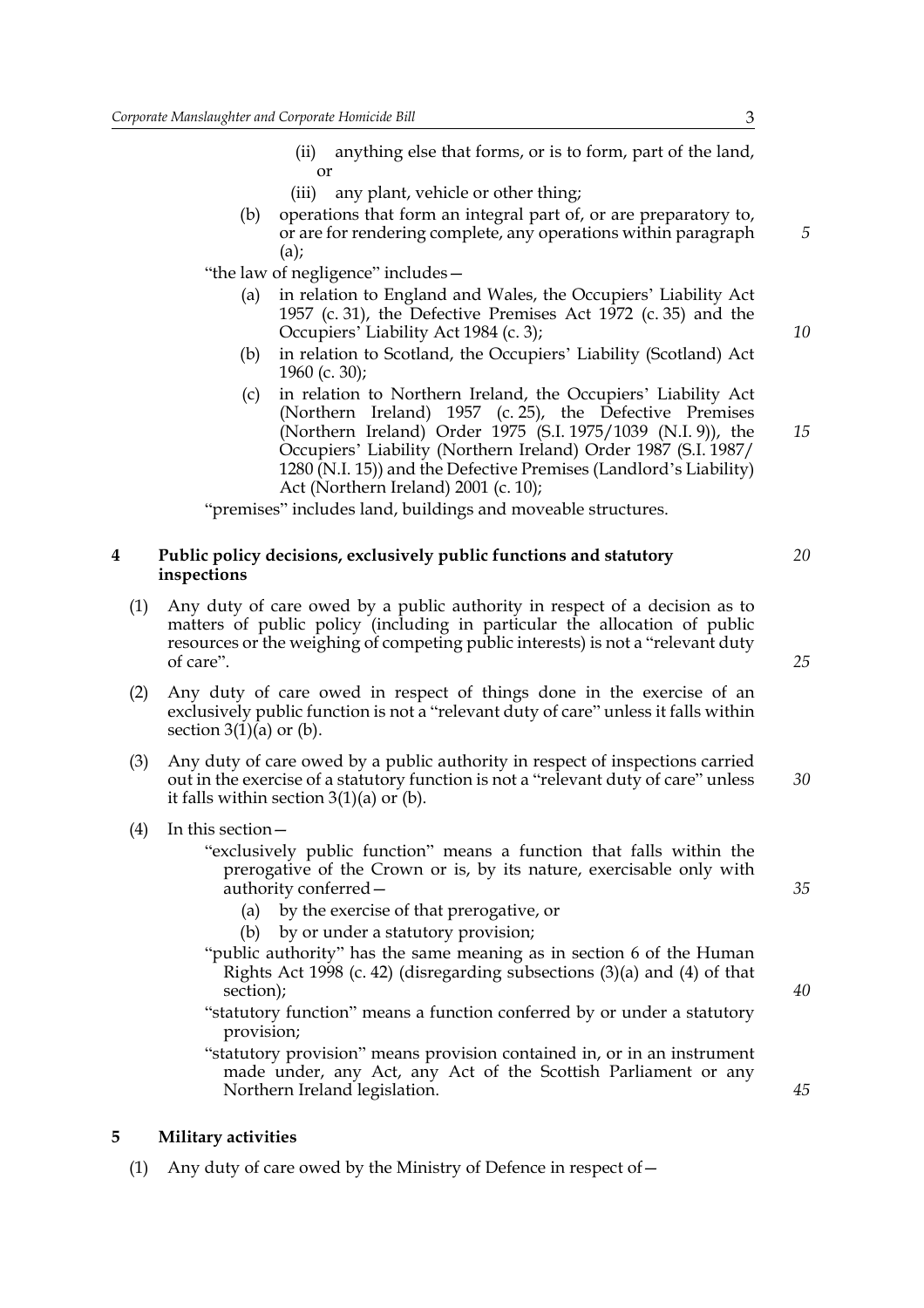- (a) operations within subsection (2),
- (b) activities carried on in preparation for, or directly in support of, such operations, or
- (c) training of a hazardous nature, or training carried out in a hazardous way, which it is considered needs to be carried out, or carried out in that way, in order to improve or maintain the effectiveness of the armed forces with respect to such operations,

is not a "relevant duty of care".

- (2) The operations within this subsection are operations, including peacekeeping operations and operations for dealing with terrorism, civil unrest or serious public disorder, in which members of the armed forces come under attack or face the threat of attack or violent resistance. *10*
- (3) Any duty of care owed by the Ministry of Defence in respect of activities carried on by members of the special forces is not a "relevant duty of care".
- (4) In this section—
	- "the armed forces" has the meaning given by section 12, and a reference to members of the armed forces is to be read in accordance with subsection (3) of that section;
	- "the special forces" means those units of the armed forces the maintenance of whose capabilities is the responsibility of the Director of Special Forces or which are for the time being subject to the operational command of that Director. *20*

#### **6 Policing and law enforcement**

- (1) Any duty of care owed by a police force or other public authority in respect  $of-$ 
	- (a) operations within subsection (2),
	- (b) activities carried on in preparation for, or directly in support of, such operations, or
	- (c) training of a hazardous nature, or training carried out in a hazardous way, which it is considered needs to be carried out, or carried out in that way, in order to improve or maintain the effectiveness of a police force with respect to such operations,

is not a "relevant duty of care".

- (2) The operations within this subsection are operations for dealing with terrorism, civil unrest or serious public disorder in which the police come under attack or face the threat of attack or violent resistance.
- (3) Any duty of care owed by a police force or other public authority in respect of other policing or law-enforcement activities is not a "relevant duty of care" unless it falls within section  $3(1)(a)$  or (b).

(4) In this section—

"policing or law-enforcement activities" includes—

- (a) activities carried on in the exercise of functions that are  $-$ 
	- (i) functions of police forces, or
	- (ii) functions of a similar nature exercisable by public authorities other than police forces;
- (b) activities carried on in the exercise of functions exercisable under Chapter 4 of Part 2 of the Serious Organised Crime and

*15*

*5*

*25*

*30*

*35*

*40*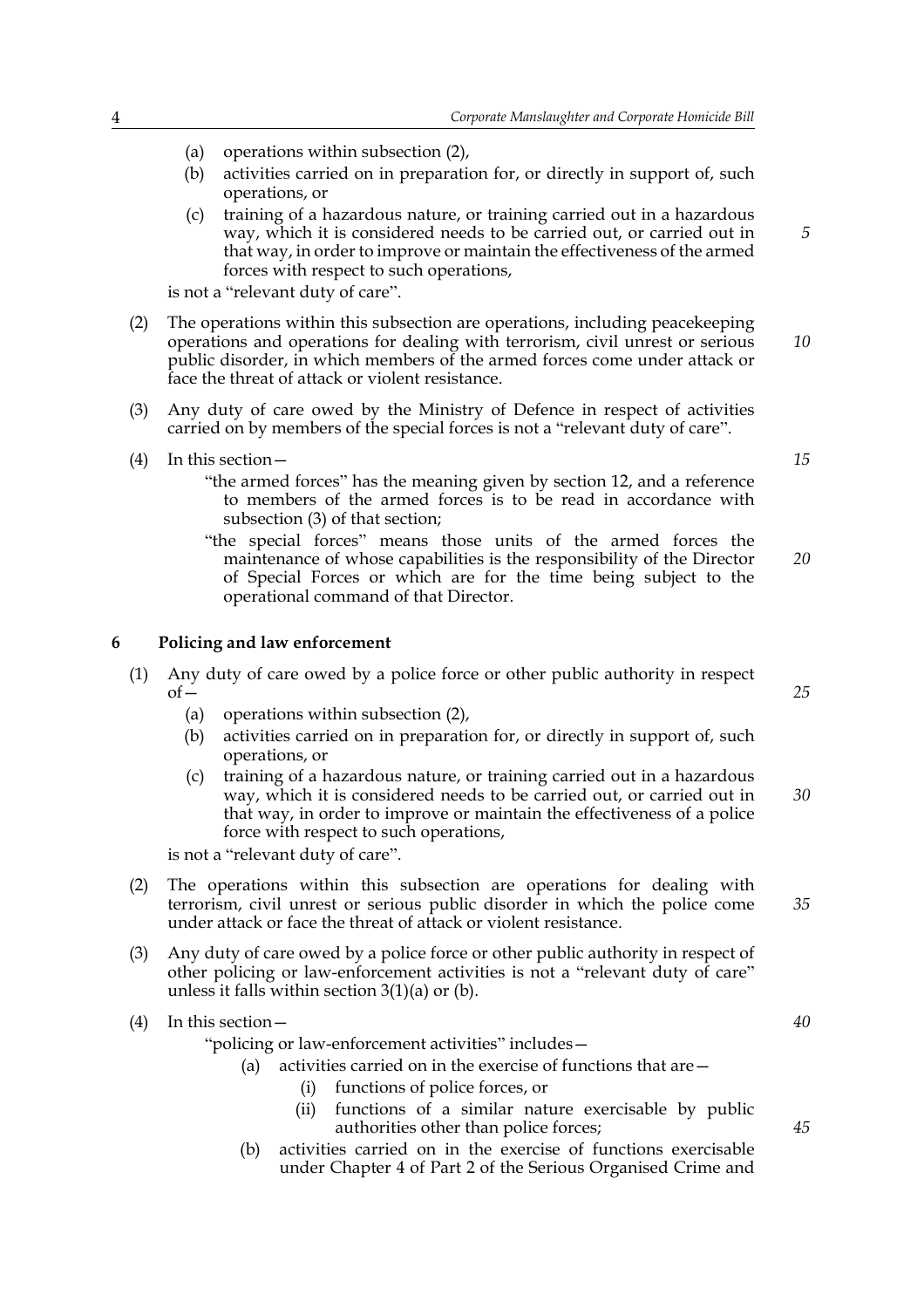Police Act 2005 (c. 15) (protection of witnesses and other persons);

(c) activities carried on to enforce any provision contained in or made under the Immigration Acts;

"public authority" has the same meaning as in section 6 of the Human Rights Act 1998 (c. 42) (disregarding subsections (3)(a) and (4) of that section).

#### **7 Emergency services**

- (1) Any duty of care owed by an organisation to which this section applies in respect of the way in which it responds to emergency circumstances (or circumstances believed to be emergency circumstances) is not a "relevant duty of care" unless it falls within section  $3(1)(a)$  or (b). *10*
- (2) The organisations to which this section applies are—
	- (a) a fire and rescue authority in England and Wales;
	- (b) a fire and rescue authority or joint fire and rescue board in Scotland;
	- (c) the Northern Ireland Fire and Rescue Service Board;
	- (d) any other organisation employing people whose duties involve extinguishing fires or protecting life and property in the event of a fire;
	- (e) a relevant NHS body;
	- (f) an organisation providing ambulance services in pursuance of arrangements made by, or at the request of, a relevant NHS body; *20*
	- (g) an organisation providing services for the transport of organs, blood, equipment or personnel in pursuance of arrangements made by, or at the request of, a relevant NHS body;
	- (h) an organisation providing a rescue service;
	- (i) the armed forces.
- (3) In this section—

"the armed forces" has the meaning given by section 12;

"emergency circumstances" means circumstances that are present or imminent and—

- (a) are causing, or are likely to cause, serious harm or a worsening of such harm, or
- (b) are likely to cause the death of a person;

"relevant NHS body" means—

- (a) an NHS foundation trust, National Health Service trust, Special Health Authority, Primary Care Trust or Local Health Board in England and Wales; *35*
- (b) a Health Board or Special Health Board in Scotland, or the Common Services Agency for the Scottish Health Service;
- (c) a Health and Social Services trust or Health and Social Services Board in Northern Ireland; *40*

"serious harm" means—

- (a) serious injury to or the serious illness (including mental illness) of a person;
- (b) serious harm to the environment (including the life and health of plants and animals); *45*
- (c) serious harm to any building or other property.

*5*

*15*

*25*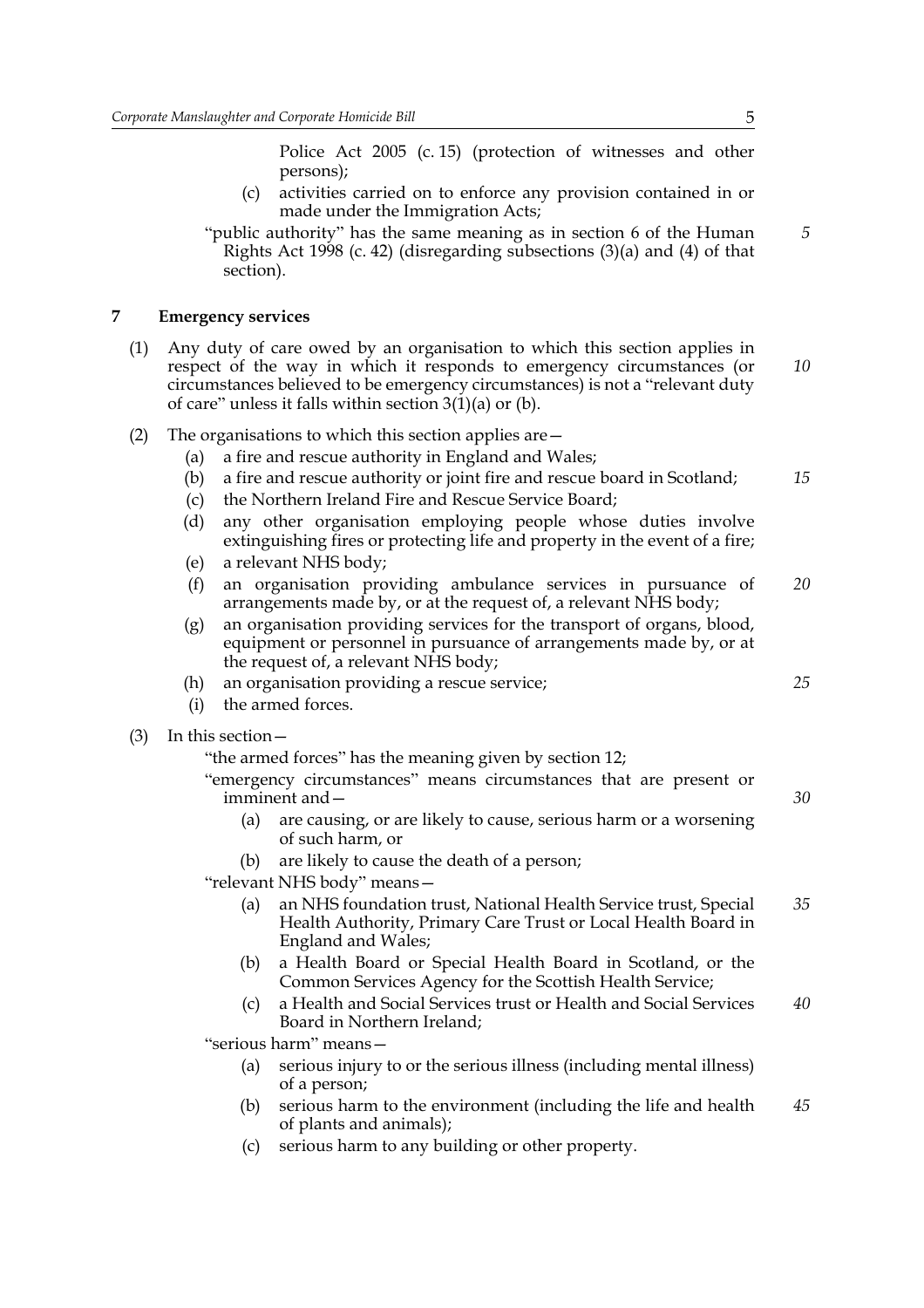#### **8 Child-protection and probation functions**

- (1) A duty of care to which this section applies is not a "relevant duty of care" unless it falls within section  $3(1)(a)$  or  $(b)$ .
- (2) This section applies to any duty of care that a local authority or other public authority owes in respect of the exercise by it of functions conferred by or under—
	- (a) the Children Act 1989 (c. 41),
	- (b) Part 2 of the Children (Scotland) Act 1995 (c. 36), or
	- (c) the Children (Northern Ireland) Order 1995 (S.I. 1995/755 (N.I. 2)),

so far as relating to the protection of children from harm.

- (3) This section also applies to any duty of care that a local probation board or other public authority owes in respect of the exercise by it of functions conferred by or under—
	- (a) Chapter 1 of Part 1 of the Criminal Justice and Court Services Act 2000  $(c. 4\bar{3})$ ,
	- (b) section 27 of the Social Work (Scotland) Act 1968 (c. 49), or
	- (c) Article 4 of the Probation Board (Northern Ireland) Order 1982 (S.I. 1982/713 (N.I. 10)).
- (4) In this section "public authority" has the same meaning as in section 6 of the Human Rights Act 1998 (c. 42) (disregarding subsections (3)(a) and (4) of that section). *20*

#### *Gross breach*

#### **9 Factors for jury**

- (1) This section applies where—
	- (a) it is established that an organisation owed a relevant duty of care to a person, and *25*
	- (b) it falls to the jury to decide whether there was a gross breach of that duty.
- (2) The jury must consider whether the evidence shows that the organisation failed to comply with any health and safety legislation that relates to the alleged breach, and if so— *30*
	- (a) how serious that failure was;
	- (b) how much of a risk of death it posed.
- (3) The jury may also—
	- (a) consider the extent to which the evidence shows that there were attitudes, policies, systems or accepted practices within the organisation that were likely to have encouraged any such failure as is mentioned in subsection (2), or to have produced tolerance of it; *35*
	- (b) have regard to any health and safety guidance that relates to the alleged breach.
- (4) This section does not prevent the jury from having regard to any other matters they consider relevant.
- (5) In this section—

*15*

*40*

*10*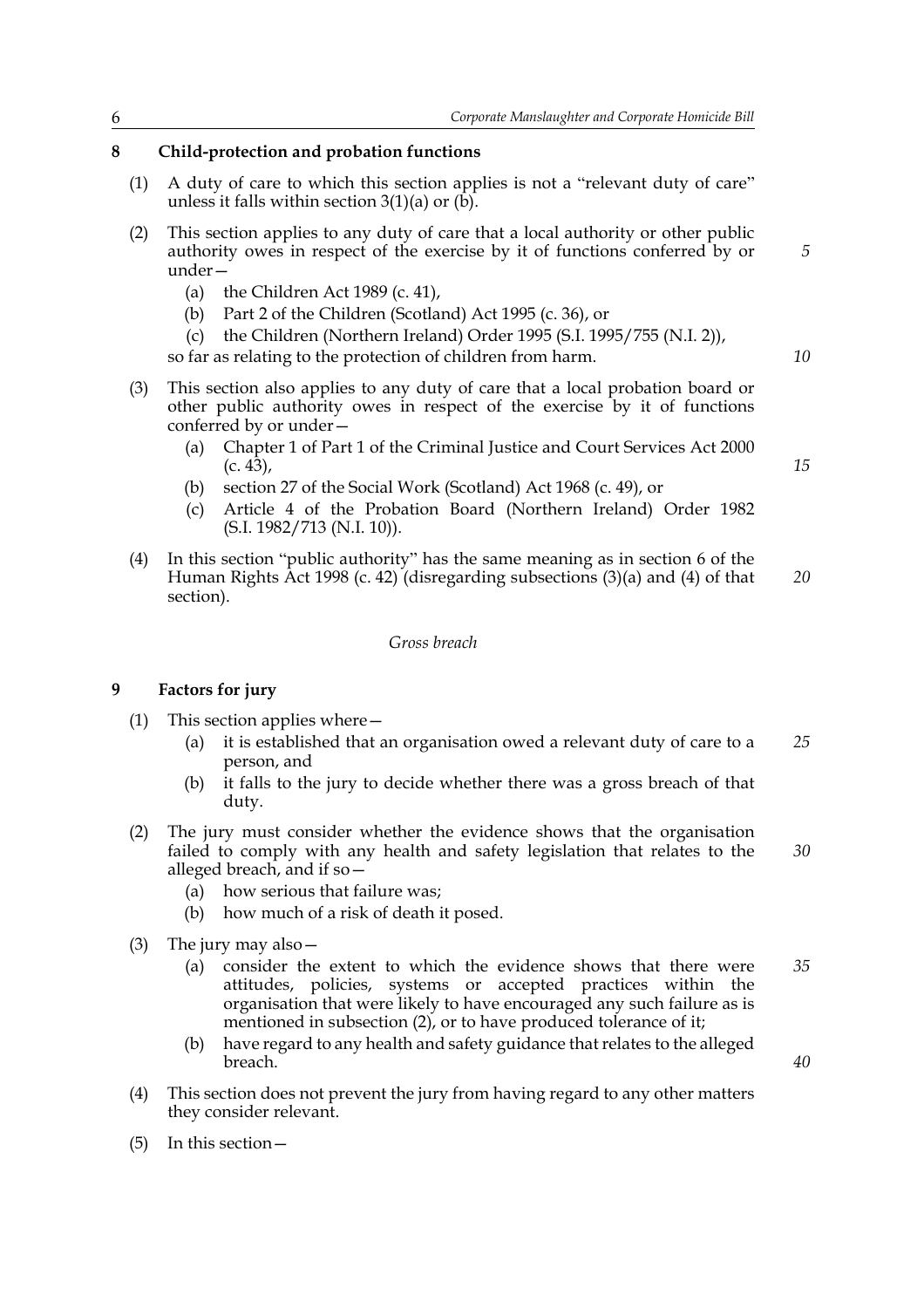- "health and safety legislation" means any statutory provision dealing with health and safety matters, including in particular provision contained in the Health and Safety at Work etc. Act 1974 (c. 37) or the Health and Safety at Work (Northern Ireland) Order 1978 (S.I. 1978/ 1039 (N.I. 9));
- "health and safety guidance" means any code, guidance, manual or similar publication that is concerned with health and safety matters and is made or issued (under a statutory provision or otherwise) by an authority responsible for the enforcement of any health and safety legislation;
- "statutory provision" means provision contained in, or in an instrument made under, any Act, any Act of the Scottish Parliament or any Northern Ireland legislation.

#### *Remedial orders*

#### **10 Power to order breach etc to be remedied**

- (1) A court before which an organisation is convicted of corporate manslaughter or corporate homicide may order it to take specified steps to remedy—
	- (a) the breach mentioned in section  $1(1)$ ;
	- (b) any matter that appears to the court to have resulted from that breach and to have been a cause of the death.
- (2) An order under this section may be made only on an application by the prosecution specifying the terms of the proposed order. Any such order must be on such terms (whether those proposed or others) as the court considers appropriate having regard to any representations made, and any evidence adduced, in relation to that matter by the prosecution or on behalf of the organisation.
- (3) An order under this section must specify a period within which the steps referred to in subsection (1) are to be taken. The period so specified may be extended or further extended by order of the court on an application made before the end of that period or extended period. *30*
- (4) An organisation that fails to comply with an order under this section is guilty of an offence, and liable on conviction on indictment to a fine.

#### *The Crown etc*

#### **11 Application to Crown bodies**

- (1) An organisation that is a servant or agent of the Crown is not immune from prosecution under this Act for that reason. *35*
- (2) For the purposes of this Act—
	- (a) a department or other body listed in Schedule 1, or
	- (b) a corporation that is a servant or agent of the Crown,

is to be treated as owing whatever duties of care it would owe if it were a corporation that was not a servant or agent of the Crown. *40*

- (3) For the purposes of section 3—
	- (a) a person who is  $-$

*15*

*20*

*25*

*5*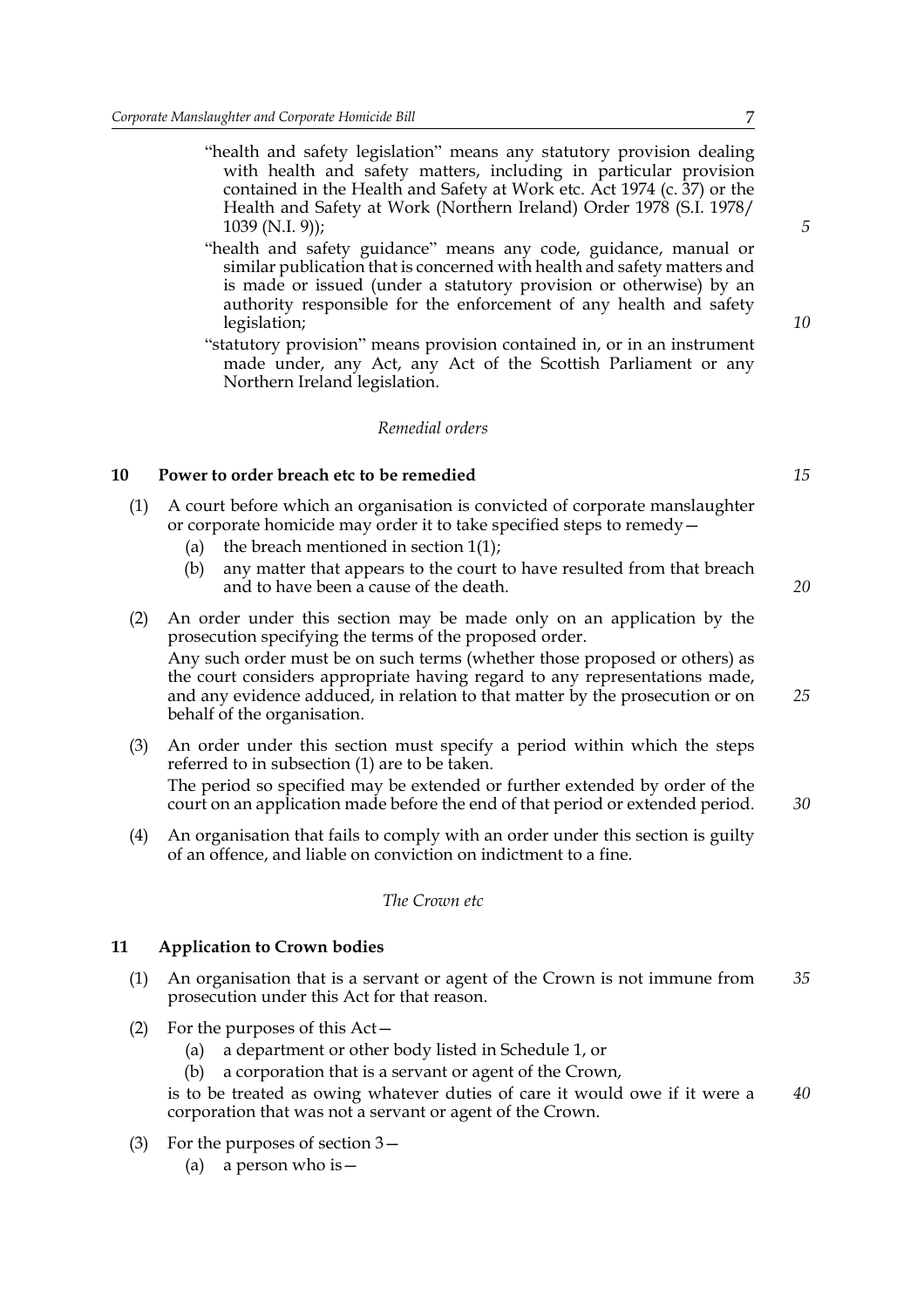- (i) employed by or under the Crown for the purposes of a department or other body listed in Schedule 1, or
- (ii) employed by a person whose staff constitute a body listed in that Schedule,

is to be treated as employed by that department or body;

- (b) any premises occupied for the purposes of  $-$ 
	- (i) a department or other body listed in Schedule 1, or
	- (ii) a person whose staff constitute a body listed in that Schedule,
	- are to be treated as occupied by that department or body.
- (4) For the purposes of sections 3 to 8 anything done purportedly by a department or other body listed in Schedule 1, although in law by the Crown or by the holder of a particular office, is to be treated as done by the department or other body itself. *10*
- (5) Subsections  $(3)(a)(i)$ ,  $(3)(b)(i)$  and  $(4)$  apply in relation to a Northern Ireland department as they apply in relation to a department or other body listed in Schedule 1. *15*

#### **12 Application to armed forces**

- (1) In this Act "the armed forces" means any of the naval, military or air forces of the Crown raised under the law of the United Kingdom.
- (2) For the purposes of section 3 a person who is a member of the armed forces is to be treated as employed by the Ministry of Defence. *20*
- (3) A reference in this Act to members of the armed forces includes a reference to—
	- (a) members of the reserve forces (within the meaning given by section 1(2) of the Reserve Forces Act 1996 (c. 14)) when in service or undertaking training or duties;
	- (b) persons serving on Her Majesty's vessels (within the meaning given by section 132(1) of the Naval Discipline Act 1957 (c. 53)).

#### **13 Application to police forces**

- (1) In this Act "police force" means— (a) a police force within the meaning of  $-$ (i) the Police Act 1996 (c. 16), or (ii) the Police (Scotland) Act 1967 (c. 77); *30*
	- (b) the Police Service of Northern Ireland;
	- (c) the Police Service of Northern Ireland Reserve;
	- (d) the British Transport Police Force;
	- (e) the Civil Nuclear Constabulary;
	- (f) the Ministry of Defence Police.
- (2) For the purposes of this Act a police force is to be treated as owing whatever duties of care it would owe if it were a body corporate.
- (3) For the purposes of section 3—
	- (a) a member of a police force is to be treated as employed by that force;
	- (b) a special constable appointed for a police area in England and Wales is to be treated as employed by the police force maintained by the police authority for that area;

*5*

*25*

*35*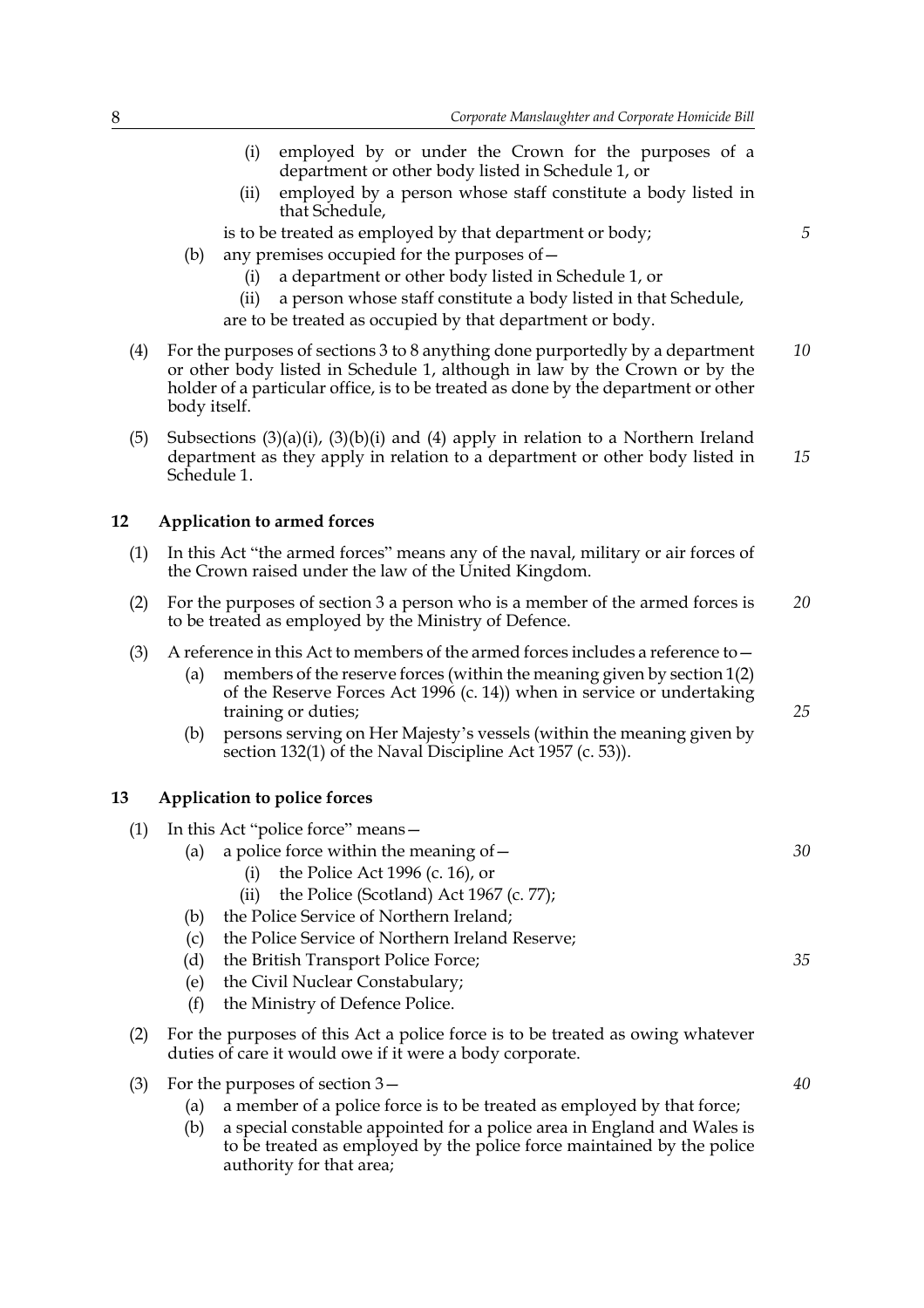- (c) a special constable appointed for a police force mentioned in paragraph (d) or (f) of subsection (1) is to be treated as employed by that force;
- (d) a police cadet undergoing training with a view to becoming a member of a police force mentioned in paragraph (a) or (d) of subsection (1) is to be treated as employed by that force;
- (e) a police trainee appointed under section 39 of the Police (Northern Ireland) Act 2000 (c. 32) or a police cadet appointed under section 42 of that Act is to be treated as employed by the Police Service of Northern Ireland;
- (f) a police reserve trainee appointed under section 40 of that Act is to be treated as employed by the Police Service of Northern Ireland Reserve; *10*
- (g) a member of a police force seconded to the Serious Organised Crime Agency or the National Policing Improvement Agency to serve as a member of its staff is to be treated as employed by that Agency.
- (4) A reference in subsection (3) to a member of a police force is to be read, in the case of a force mentioned in paragraph (a)(ii) of subsection  $(1)$ , as a reference to a constable of that force. *15*
- (5) For the purposes of section 3 any premises occupied for the purposes of a police force are to be treated as occupied by that force.
- (6) For the purposes of sections 3 to 8 anything that would be regarded as done by a police force if the force were a body corporate is to be so regarded. *20*
- (7) Where—
	- (a) by virtue of subsection (3) a person is treated for the purposes of this Act as employed by a police force, and
	- (b) by virtue of any other statutory provision (whenever made) he is, or is treated as, employed by another organisation, *25*

the person is to be treated for those purposes as employed by both the force and the other organisation.

(8) In subsection (7) "statutory provision" means provision contained in, or in an instrument made under, any Act, any Act of the Scottish Parliament or any Northern Ireland legislation. *30*

#### **14 Procedure, evidence and sentencing**

- (1) Any statutory provision (whenever made) about criminal proceedings applies, subject to any prescribed adaptations or modifications, in relation to proceedings under this Act against—
	- (a) a department or other body listed in Schedule 1, or
	- (b) a police force,

as it applies in relation to proceedings against a corporation.

(2) In this section—

"prescribed" means prescribed by an order made by the Secretary of State; "provision about criminal proceedings" includes— *40*

- (a) provision about procedure in or in connection with criminal proceedings;
- (b) provision about evidence in such proceedings;
- (c) provision about sentencing, or otherwise dealing with, persons convicted of offences; *45*

*5*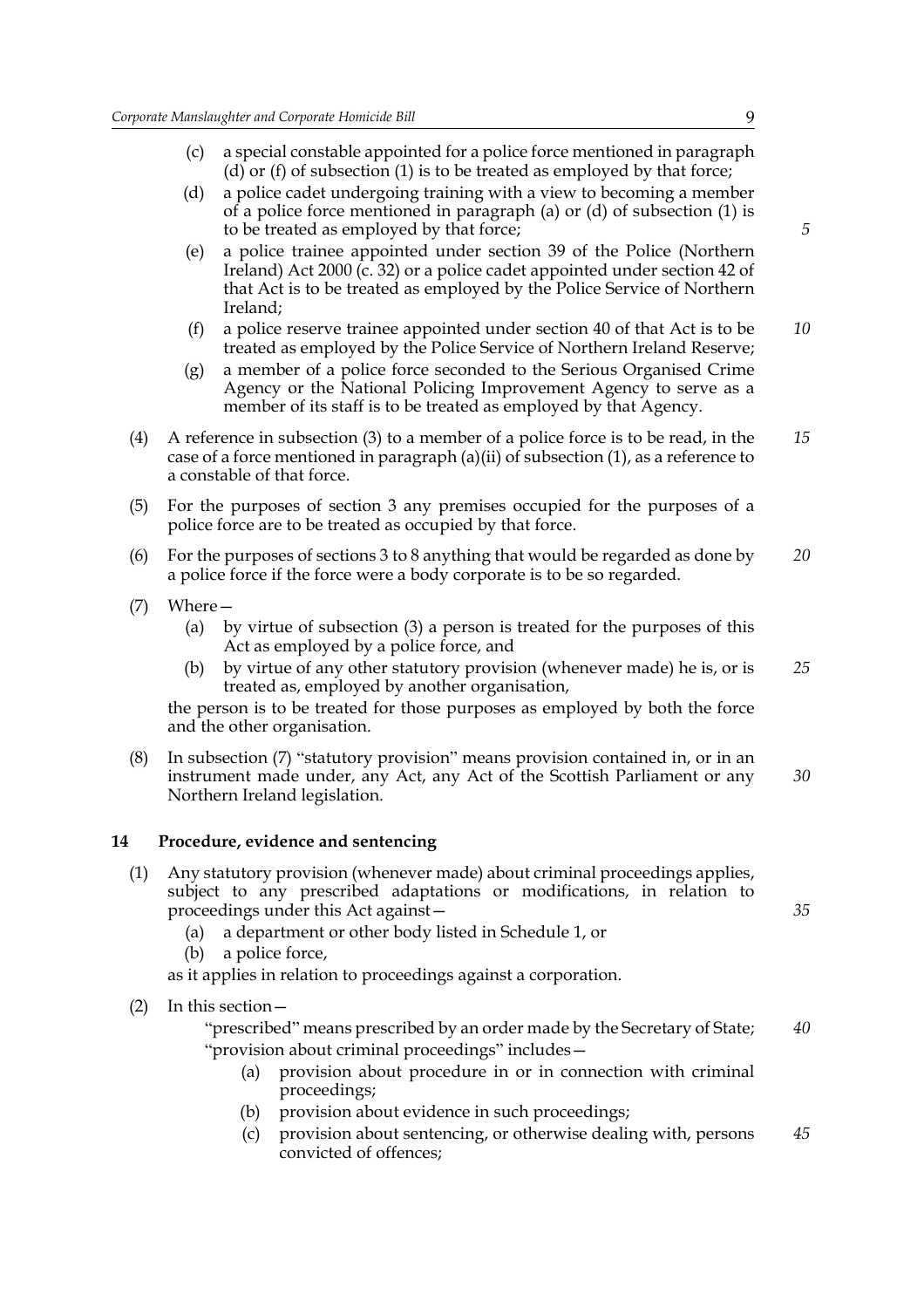"statutory" means contained in, or in an instrument made under, any Act or any Northern Ireland legislation.

- (3) A reference in this section to proceedings is to proceedings in England and Wales or Northern Ireland.
- (4) An order under this section is subject to negative resolution procedure.

#### **15 Transfer of functions**

- (1) This section applies where—
	- (a) a person's death has occurred, or is alleged to have occurred, in connection with the carrying out of functions by a relevant public organisation, and
	- (b) subsequently there is a transfer of those functions, with the result that they are still carried out but no longer by that organisation.
- (2) In this section "relevant public organisation" means—
	- (a) a department or other body listed in Schedule 1;
	- (b) a corporation that is a servant or agent of the Crown;
	- (c) a police force.
- (3) Any proceedings instituted against a relevant public organisation after the transfer for an offence under this Act in respect of the person's death are to be instituted against—
	- (a) the relevant public organisation, if any, by which the functions mentioned in subsection (1) are currently carried out; *20*
	- (b) if no such organisation currently carries out the functions, the relevant public organisation by which the functions were last carried out.

The Secretary of State may by order specify a relevant public organisation other than the one mentioned in paragraph (a) or (b) as the organisation against which the proceedings are to be instituted.

- (4) If the transfer occurs while proceedings for an offence under this Act in respect of the person's death are in progress against a relevant public organisation, the proceedings are to be continued against—
	- (a) the relevant public organisation, if any, by which the functions mentioned in subsection (1) are carried out as a result of the transfer; *30*
	- (b) if as a result of the transfer no such organisation carries out the functions, the same organisation as before.

The Secretary of State may by order specify a relevant public organisation other than the one mentioned in paragraph (a) or (b) as the organisation against which the proceedings are to be continued.

(5) An order under subsection (3) or (4) is subject to negative resolution procedure.

#### *Miscellaneous*

#### **16 DPP's consent required for proceedings**

Proceedings for an offence of corporate manslaughter—

(a) may not be instituted in England and Wales without the consent of the Director of Public Prosecutions;

*10*

*5*

*15*

*25*

*35*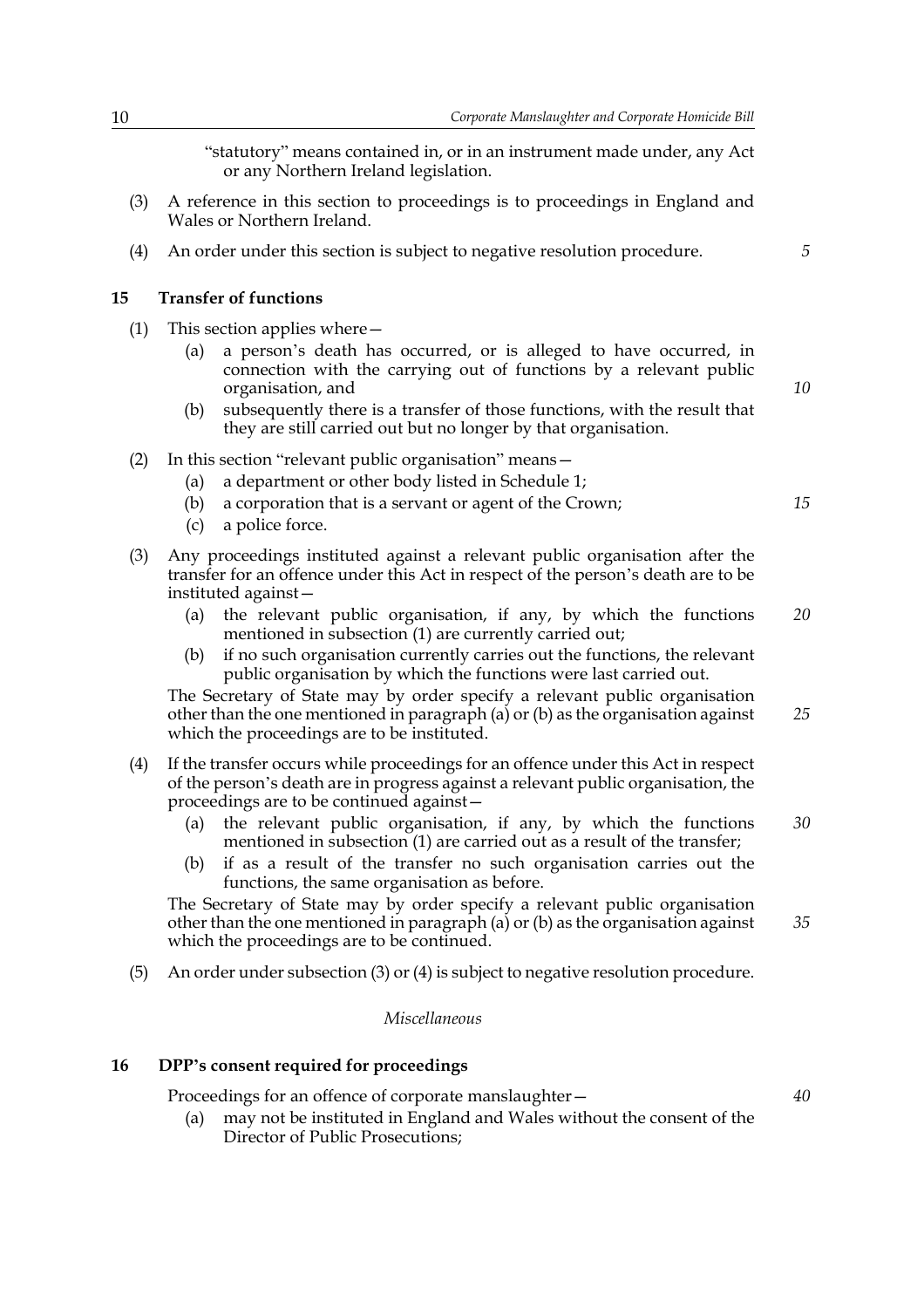(b) may not be instituted in Northern Ireland without the consent of the Director of Public Prosecutions for Northern Ireland.

#### **17 No individual liability**

- (1) An individual cannot be guilty of aiding, abetting, counselling or procuring the commission of an offence of corporate manslaughter.
- (2) An individual cannot be guilty of aiding, abetting, counselling or procuring, or being art and part in, the commission of an offence of corporate homicide.

#### **18 Abolition of liability of corporations for manslaughter at common law**

The common law offence of manslaughter by gross negligence is abolished in its application to corporations.

*General and supplemental*

#### **19 Power to amend Schedule 1**

- (1) The Secretary of State may amend Schedule 1 by order.
- (2) A statutory instrument containing an order under this section is subject to affirmative resolution procedure, unless the only amendments to Schedule 1 that it makes are amendments within subsection (3). In that case the instrument is subject to negative resolution procedure. *15*
- (3) An amendment is within this subsection if  $-$ 
	- (a) it is consequential on a department or other body listed in Schedule 1 changing its name,
	- (b) in the case of an amendment adding a department or other body to Schedule 1, it is consequential on the transfer to the department or other body of functions all of which were previously exercisable by one or more organisations to which section 1 applies, or
	- (c) in the case of an amendment removing a department or other body from Schedule 1, it is consequential on— *25*
		- (i) the abolition of the department or other body, or
		- (ii) the transfer of all the functions of the department or other body to one or more organisations to which section 1 applies.

#### **20 Orders**

- (1) A power of the Secretary of State to make an order under this Act is exercisable by statutory instrument.
- (2) Where an order under this Act is subject to "negative resolution procedure" the statutory instrument containing the order is subject to annulment in pursuance of a resolution of either House of Parliament.
- (3) Where an order under this Act is subject to "affirmative resolution procedure" the order may not be made unless a draft has been laid before, and approved by a resolution of, each House of Parliament.
- (4) An order under this Act—
	- (a) may make different provision for different purposes;

*5*

*10*

*30*

*20*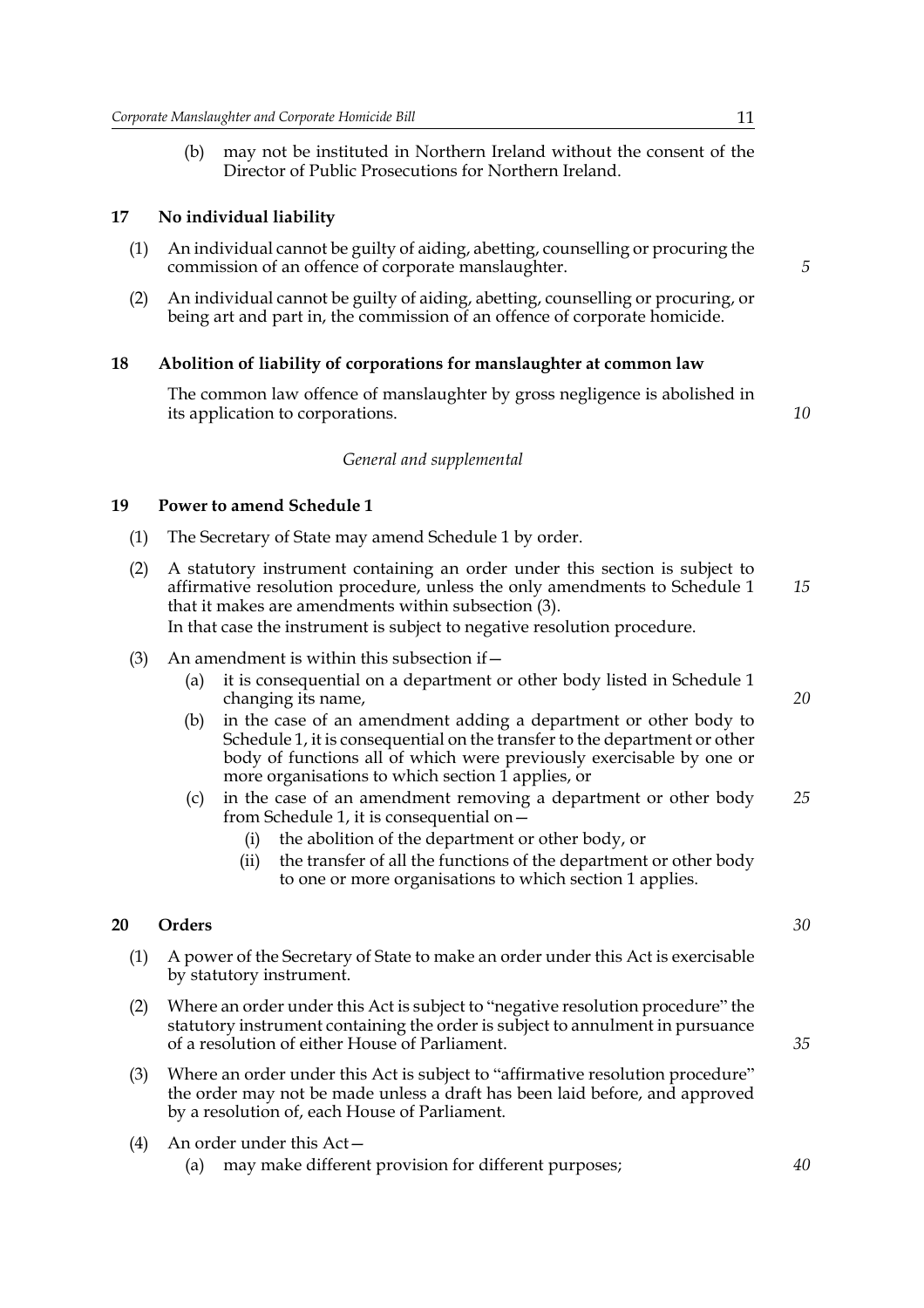(b) may make transitional or saving provision.

#### **21 Minor and consequential amendments**

Schedule 2 (minor and consequential amendments) has effect.

#### **22 Commencement and savings**

- (1) The preceding provisions of this Act come into force on such day as the Secretary of State may appoint by order. *5*
- (2) Section 1 does not apply in relation to anything done or omitted before the commencement of that section.
- (3) Section 18 does not affect any liability, investigation, legal proceeding or penalty for or in respect of an offence committed wholly or partly before the commencement of that section. *10*
- (4) For the purposes of subsection (3) an offence is committed wholly or partly before the commencement of section 18 if any of the conduct or events alleged to constitute the offence occurred before that commencement.

#### **23 Extent and territorial application**

- (1) Subject to subsection (2), this Act extends to England and Wales, Scotland and Northern Ireland.
- (2) An amendment made by this Act extends to the same part or parts of the United Kingdom as the provision to which it relates.
- (3) Section 1 applies if the harm resulting in death is sustained in the United Kingdom or— *20*
	- (a) within the seaward limits of the territorial sea adjacent to the United Kingdom;
	- (b) on a ship registered under Part 2 of the Merchant Shipping Act 1995 (c. 21);
	- (c) on a British-controlled aircraft as defined in section 92 of the Civil Aviation Act 1982 (c. 16);
	- (d) on a British-controlled hovercraft within the meaning of that section as applied in relation to hovercraft by virtue of provision made under the Hovercraft Act 1968 (c. 59);
	- (e) in any place to which an Order in Council under section 10(1) of the Petroleum Act 1998 (c. 17) applies (criminal jurisdiction in relation to offshore activities).
- (4) For the purposes of subsection (3)(b) to (d) harm sustained on a ship, aircraft or hovercraft includes harm sustained by a person who—
	- (a) is then no longer on board the ship, aircraft or hovercraft in consequence of the wrecking of it or of some other mishap affecting it or occurring on it, and
	- (b) sustains the harm in consequence of that event.

*15*

*30*

*25*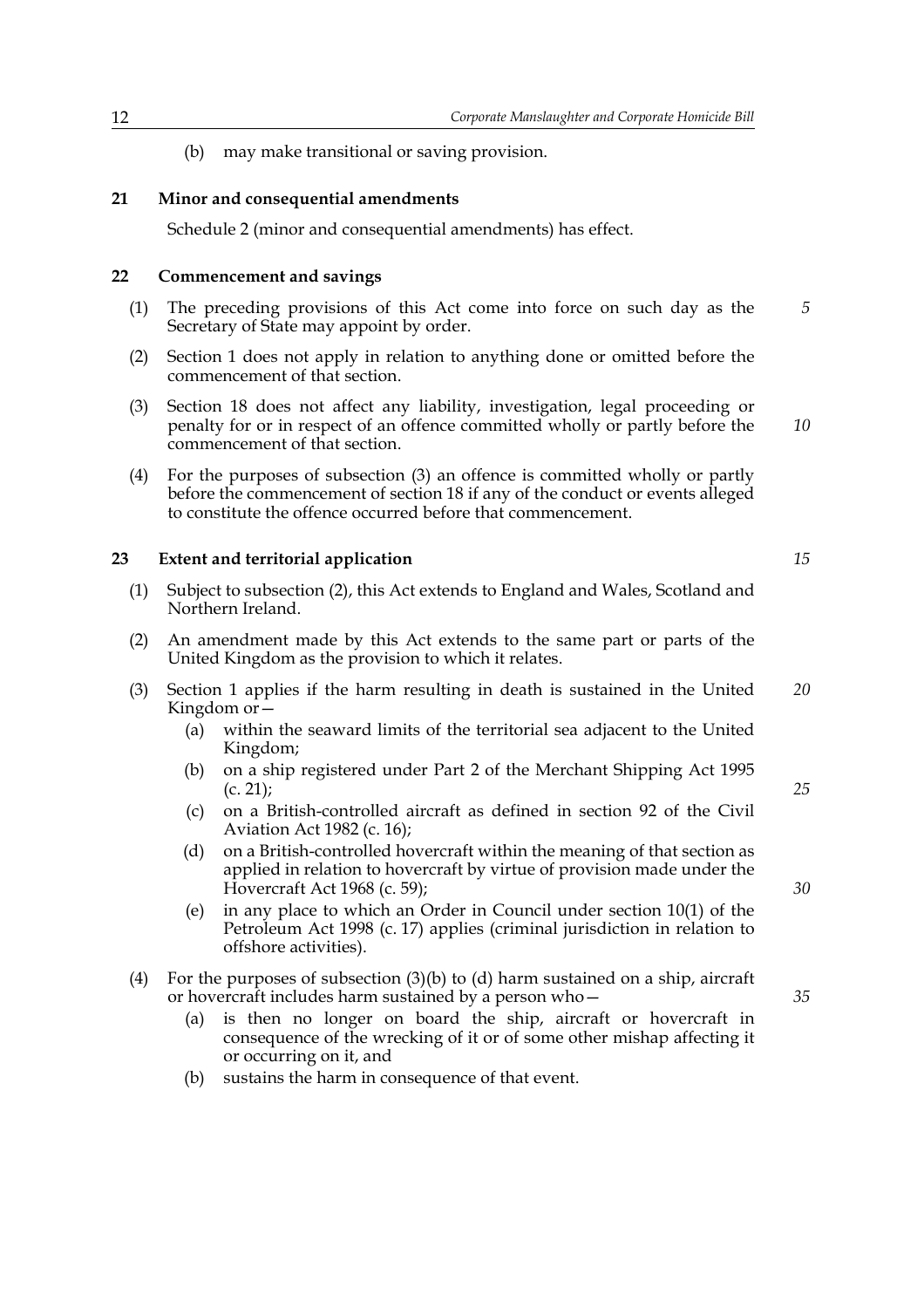#### **24 Short title**

This Act may be cited as the Corporate Manslaughter and Corporate Homicide Act 2006.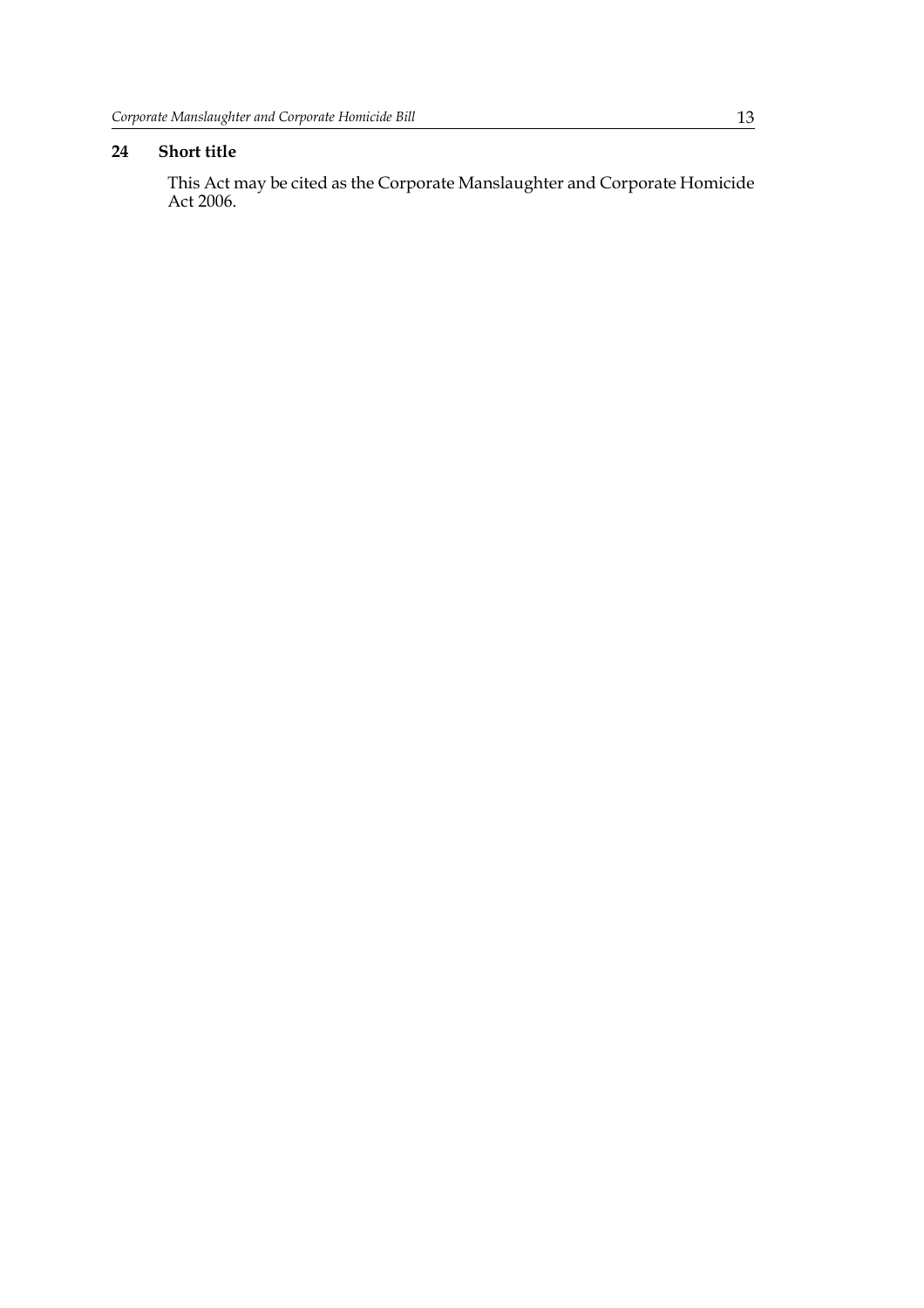### SCHEDULES

#### SCHEDULE 1

| Section 1 |  |
|-----------|--|
|           |  |

LIST OF GOVERNMENT DEPARTMENTS ETC

| <b>Attorney General's Office</b>                                              |    |
|-------------------------------------------------------------------------------|----|
| <b>Cabinet Office</b>                                                         | 5  |
| <b>Charity Commission</b>                                                     |    |
| Crown Office and Procurator Fiscal Service                                    |    |
| <b>Crown Prosecution Service</b>                                              |    |
| Department for Communities and Local Government                               |    |
| Department for Constitutional Affairs                                         | 10 |
| Department for Culture, Media and Sport                                       |    |
| Department for Education and Skills                                           |    |
| Department for Environment, Food and Rural Affairs                            |    |
| Department for International Development                                      |    |
| Department for Transport                                                      | 15 |
| Department for Work and Pensions                                              |    |
| Department of Health                                                          |    |
| Department of Trade and Industry                                              |    |
| <b>Export Credits Guarantee Department</b>                                    |    |
| Foreign and Commonwealth Office                                               | 20 |
| <b>Forestry Commission</b>                                                    |    |
| Government Actuary's Department                                               |    |
| Her Majesty's Revenue and Customs                                             |    |
| Her Majesty's Treasury                                                        |    |
| Home Office                                                                   | 25 |
| Ministry of Defence                                                           |    |
| Northern Ireland Court Service                                                |    |
| Northern Ireland Office                                                       |    |
| Office of the Deputy Prime Minister                                           |    |
| Office for Standards in Education                                             | 30 |
| Office of Her Majesty's Chief Inspector of Education and Training in<br>Wales |    |
| Office of the International Rail Regulator                                    |    |
| Privy Council Office                                                          |    |
| Public Prosecution Service for Northern Ireland                               | 35 |
| <b>Public Record Office</b>                                                   |    |
| <b>Scotland Office</b>                                                        |    |
| <b>Scottish Executive</b>                                                     |    |
| Serious Fraud Office                                                          |    |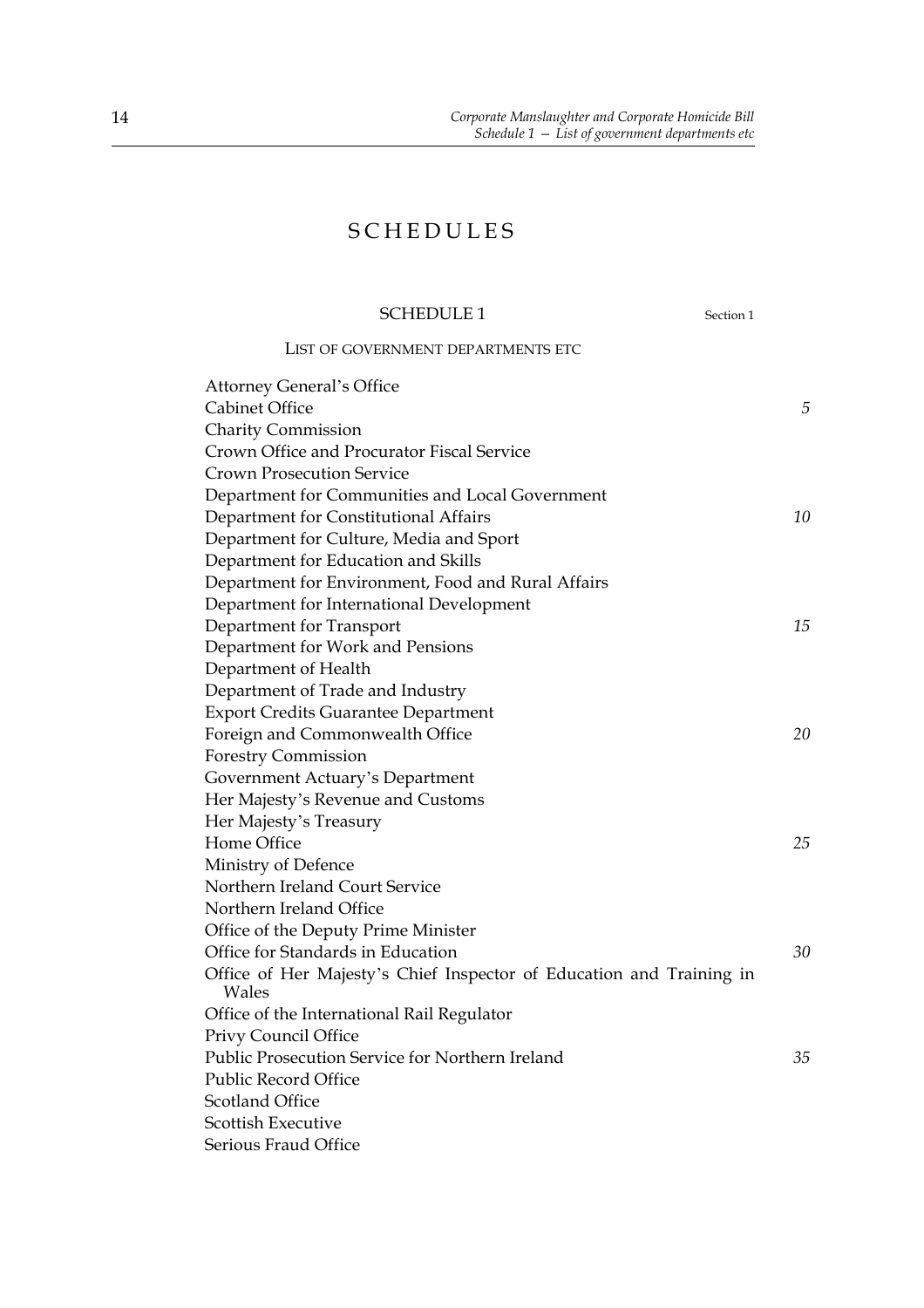Treasury Solicitor's Department Wales Office

#### SCHEDULE 2 Section 21

#### MINOR AND CONSEQUENTIAL AMENDMENTS

*Coroners Act 1988 (c. 13)*

- 1 (1) The Coroners Act 1988 is amended as follows.
	- (2) In the following provisions, after "manslaughter" there is inserted ", corporate manslaughter"—
		- (a) section 11(6) (no finding of guilt at coroner's inquest) (twice);
		- (b) subsection  $(1)(a)(i)$  of section 16 (adjournment of inquest in event of criminal proceedings); *10*
		- (c) subsections (1)(a) and (2)(a) of section 17 (coroner to be informed of result of criminal proceedings).
	- (3) In section 35(1) (interpretation), after the definition of "Greater London" there is inserted—

#### *Criminal Justice Act 2003 (c. 44)*

2 In Schedule 4 to the Criminal Justice Act 2003 (qualifying offences for purposes of section 62), after paragraph 4 there is inserted— *20*

*"Corporate manslaughter*

- 4A An offence under section 1 of the Corporate Manslaughter and Corporate Homicide Act 2006."
- 3 (1) Schedule 5 to that Act (qualifying offences for purposes of Part 10) is amended as follows.
	- (2) After paragraph 4 there is inserted—

*"Corporate manslaughter*

- 4A An offence under section 1 of the Corporate Manslaughter and Corporate Homicide Act 2006."
- (3) After paragraph 33 there is inserted—

*"Corporate manslaughter*

33A An offence under section 1 of the Corporate Manslaughter and Corporate Homicide Act 2006."

*Criminal Justice (Northern Ireland) Order 2004 (S.I. 2004/1500 (N.I. 9))*

4 In Schedule 2 to the Criminal Justice (Northern Ireland) Order 2004 *35*

*5*

*15*

*25*

<sup>&</sup>quot;"person", in relation to an offence of corporate manslaughter, includes organisation;".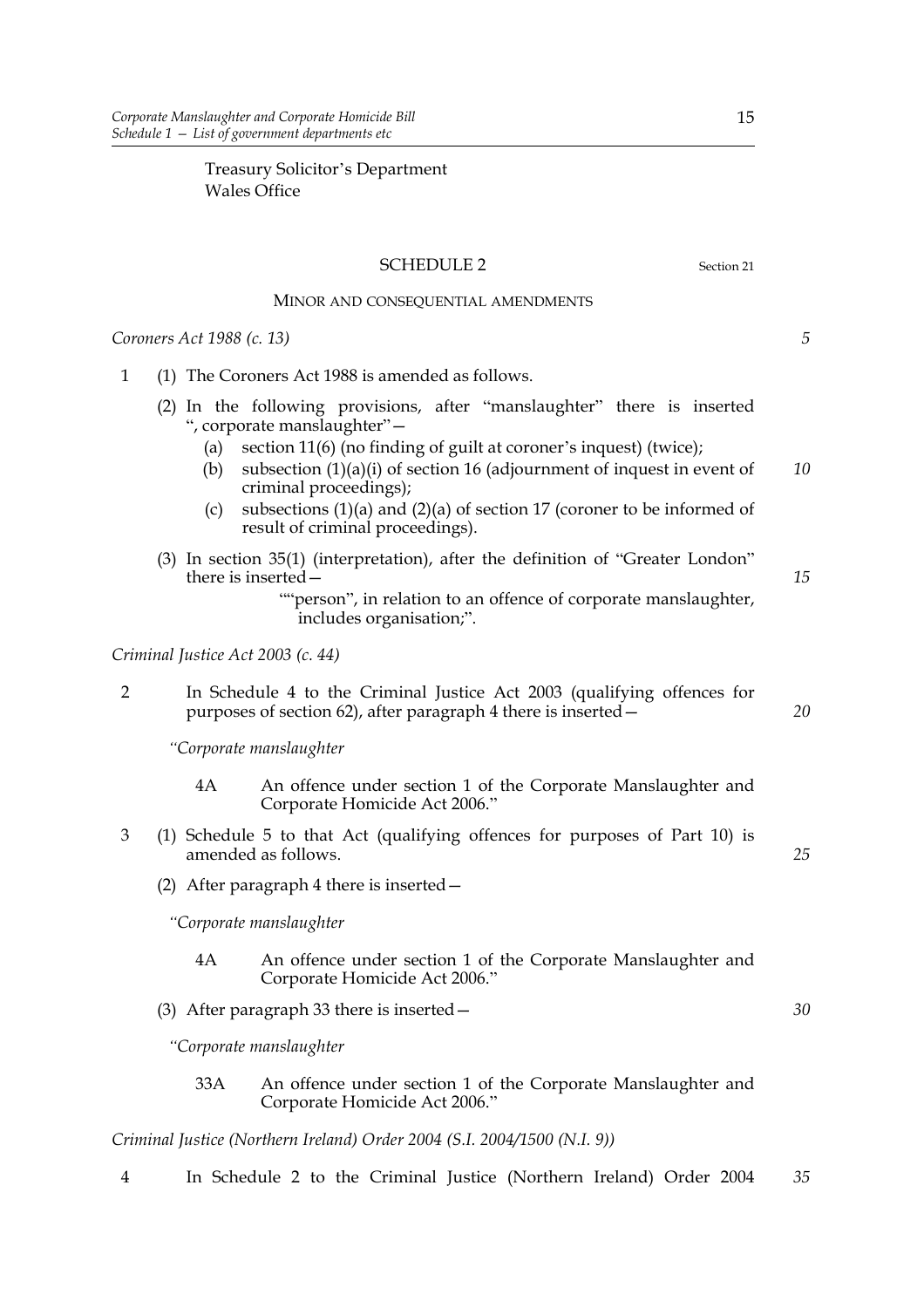(qualifying offences for purposes of Article 21), after paragraph 4 there is inserted—

*"Corporate manslaughter*

4A An offence under section 1 of the Corporate Manslaughter and Corporate Homicide Act 2006." *5*